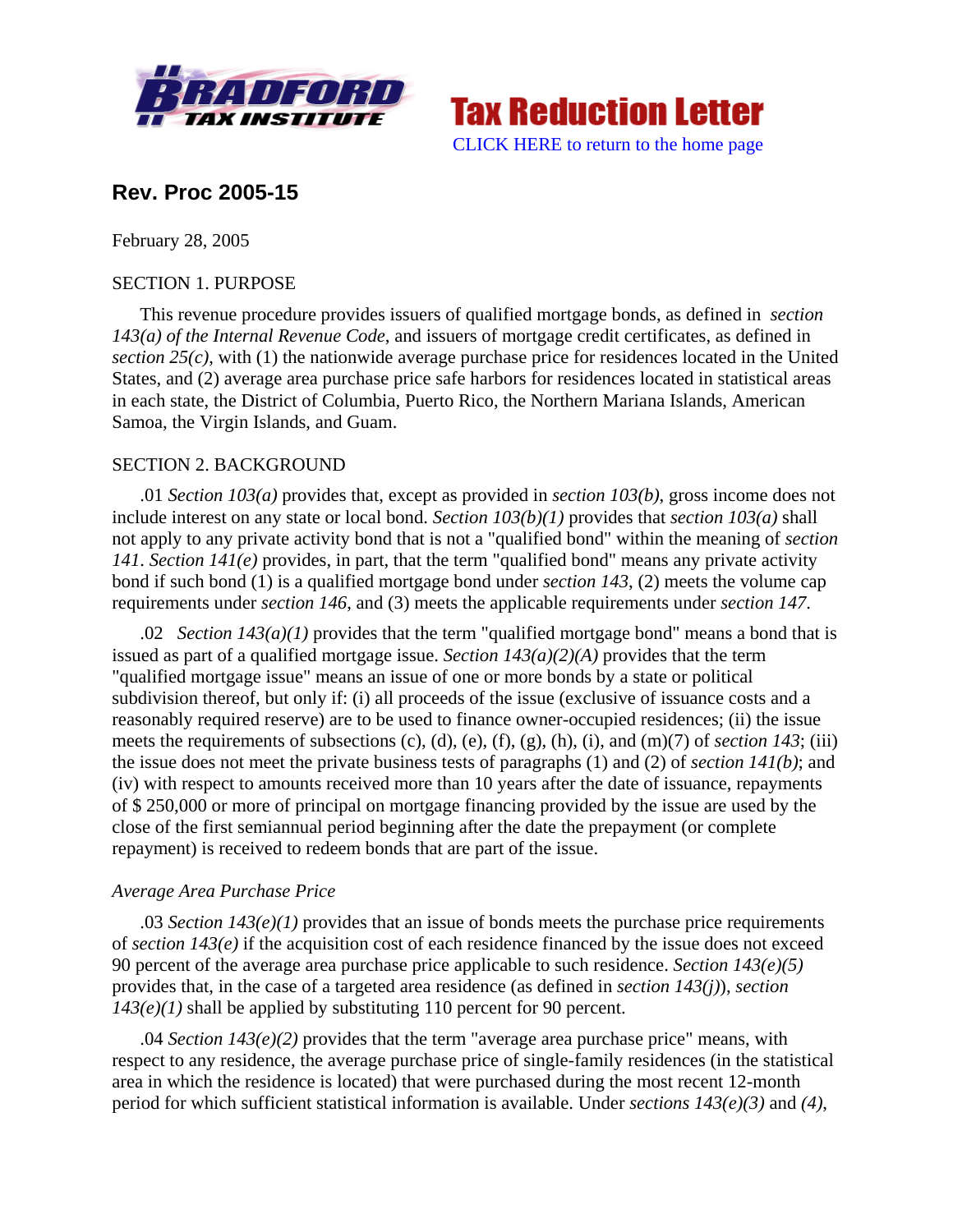respectively, separate determinations are to be made for new and existing residences, and for two-, three-, and four-family residences.

.05 *Section 143(e)(2)* provides that the determination of the average area purchase price for a statistical area shall be made as of the date on which the commitment to provide the financing is made or, if earlier, the date of the purchase of the residence.

.06 *Section 143(k)(2)(A)* provides that the term "statistical area" means (i) a metropolitan statistical area (MSA), and (ii) any county (or the portion thereof) that is not within an MSA. *Section 143(k)(2)(C)* further provides that if sufficient recent statistical information with respect to a county (or portion thereof) is unavailable, the Secretary may substitute another area for which there is sufficient recent statistical information for such county (or portion thereof). In the case of any portion of a State which is not within a county, *section 143(k)(2)(D)* provides that the Secretary may designate as a county any area that is the equivalent of a county. Section 6a.103A-1(b)(4)(i) of the Temporary Income Tax Regulations (issued under *section 103A of the Internal Revenue Code of 1954*, the predecessor of *section 143*) provides that the term "State" includes a possession of the United States and the District of Columbia.

.07 Section 6a.103A-2(f)(5)(i) provides that an issuer may rely upon the average area purchase price safe harbors published by the Department of the Treasury for the statistical area in which a residence is located. Section 6a.103A-2(f)(5)(i) further provides that an issuer may use an average area purchase price limitation different from the published safe harbor if the issuer has more accurate and comprehensive data for the statistical area.

#### *Qualified Mortgage Credit Certificate Program*

.08 *Section 25(c)* permits a state or political subdivision to establish a qualified mortgage credit certificate program. In general, a qualified mortgage credit certificate program is a program under which the issuing authority elects not to issue an amount of private activity bonds that it may otherwise issue during the calendar year under *section 146*, and in their place, issues mortgage credit certificates to taxpayers in connection with the acquisition of their principal residences. *Section 25(a)(1)* provides, in general, that the holder of a mortgage credit certificate may claim a federal income tax credit equal to the product of the credit rate specified in the certificate and the interest paid or accrued during the tax year on the remaining principal of the indebtedness incurred to acquire the residence. *Section 25(c)(2)(A)(iii)(III)* generally provides that residences acquired in connection with the issuance of mortgage credit certificates must meet the purchase price requirements of *section 143(e)*.

#### *Income Limitations for Qualified Mortgage Bonds and Mortgage Credit Certificates*

.09 *Section 143(f)* imposes limitations on the income of mortgagors for whom financing may be provided by qualified mortgage bonds. In addition, *section 25(c)(2)(A)(iii)(IV)* provides that holders of mortgage credit certificates must meet the income requirement of *section 143(f)*. Generally, under *sections 143(f)(1)* and *25(c)(2)(A)(iii)(IV),* the income requirement is met only if all owner-financing under a qualified mortgage bond and all mortgage credit certificates issued under a qualified mortgage credit certificate program are provided to mortgagors whose family income is 115 percent or less of the applicable median family income. *Section 143(f)(5)*, however, generally provides for an upward adjustment to the percentage limitation in high housing cost areas. High housing cost areas are defined in *section 143(f)(5)(C)* as any statistical area for which the housing cost/income ratio is greater than 1.2.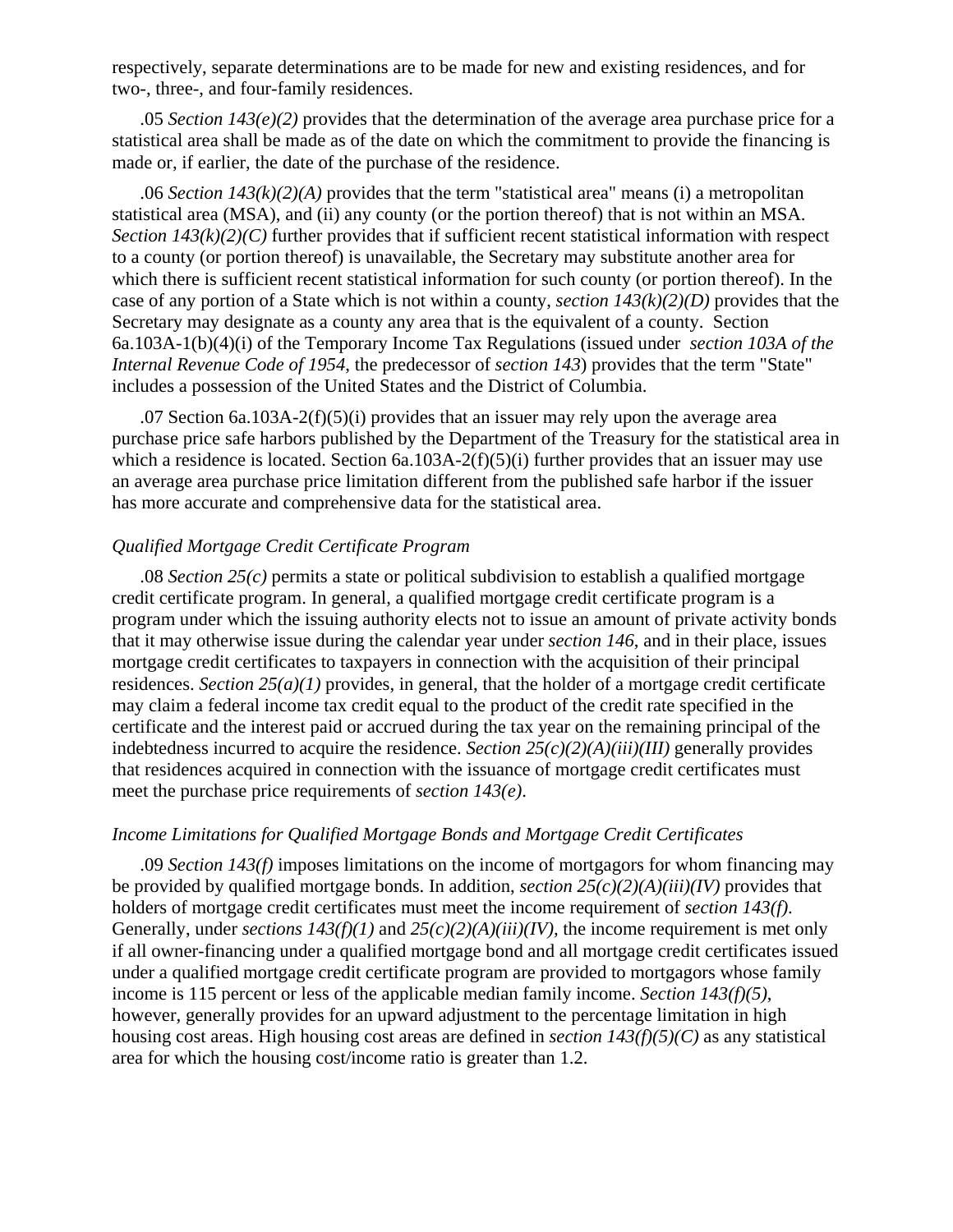.10 Under *section 143(f)(5)(D)*, the housing cost/income ratio with respect to any statistical area is determined by dividing (a) the applicable housing price ratio for such area by (b) the ratio that the area median gross income for such area bears to the median gross income for the United States. The applicable housing price ratio is the new housing price ratio (new housing average area purchase price divided by the new housing average purchase price for the United States) or the existing housing price ratio (existing housing average area purchase price divided by the existing housing average purchase price for the United States), whichever results in the housing cost/income ratio being closer to 1.

#### *Average Area and Nationwide Purchase Price Limitations*

.11 Average area purchase price safe harbors for each state, the District of Columbia, Puerto Rico, the Northern Mariana Islands, American Samoa, the Virgin Islands, and Guam were last published in *Rev. Proc. 2004-18, 2004-9 I.R.B. 529*.

.12 The nationwide average purchase price limitation was last published in section 5.02 of *Rev. Proc. 2004-18*. Guidance with respect to the United States and area median gross income figures that are to be used in computing the housing cost/income ratio described in *section 143(f)(5)* was last published in *Rev. Proc. 2004-24, 2004-16 I.R.B. 790*.

.13 This revenue procedure uses FHA loan limits for a given statistical area to calculate the average area purchase price safe harbor for that area. FHA sets limits on the dollar value of loans it will insure based on median home prices and conforming loan limits established by the Federal Home Loan Mortgage Corporation. In particular, FHA sets an area's loan limit at 95 percent of the median home sales price for the area, subject to certain floors and caps measured against conforming loan limits.

.14 To calculate the average area purchase price safe harbors in this revenue procedure, the FHA loan limits are adjusted to take into account the differences between average and median purchase prices. Because FHA loan limits do not differentiate between new and existing residences, this revenue procedure contains a single average area purchase price safe harbor for both new and existing residences in a statistical area. The Treasury Department and the Internal Revenue Service have determined that FHA loan limits provide a reasonable basis for determining average area purchase price safe harbors. If the Treasury Department and the Internal Revenue Service become aware of other sources of average purchase price data, including data that differentiate between new and existing residences, consideration will be given as to whether such data provide a more accurate method for calculating average area purchase price safe harbors.

.15 The average area purchase price safe harbors listed in section 4.01 of this revenue procedure are based on FHA loan limits released January 3, 2005. FHA loan limits are available for statistical areas in each state, the District of Columbia, Puerto Rico, the Northern Mariana Islands, American Samoa, the Virgin Islands, and Guam. See section 3.03 of this revenue procedure with respect to FHA loan limits revised after January 3, 2005.

.16 OMB Bulletin No. 03-04, dated and effective June 6, 2003, revised the definitions of the nation's metropolitan areas and recognized 49 new metropolitan statistical areas. The OMB bulletin no longer includes primary metropolitan statistical areas.

### SECTION 3. APPLICATION

#### *Average Area Purchase Price Safe Harbors*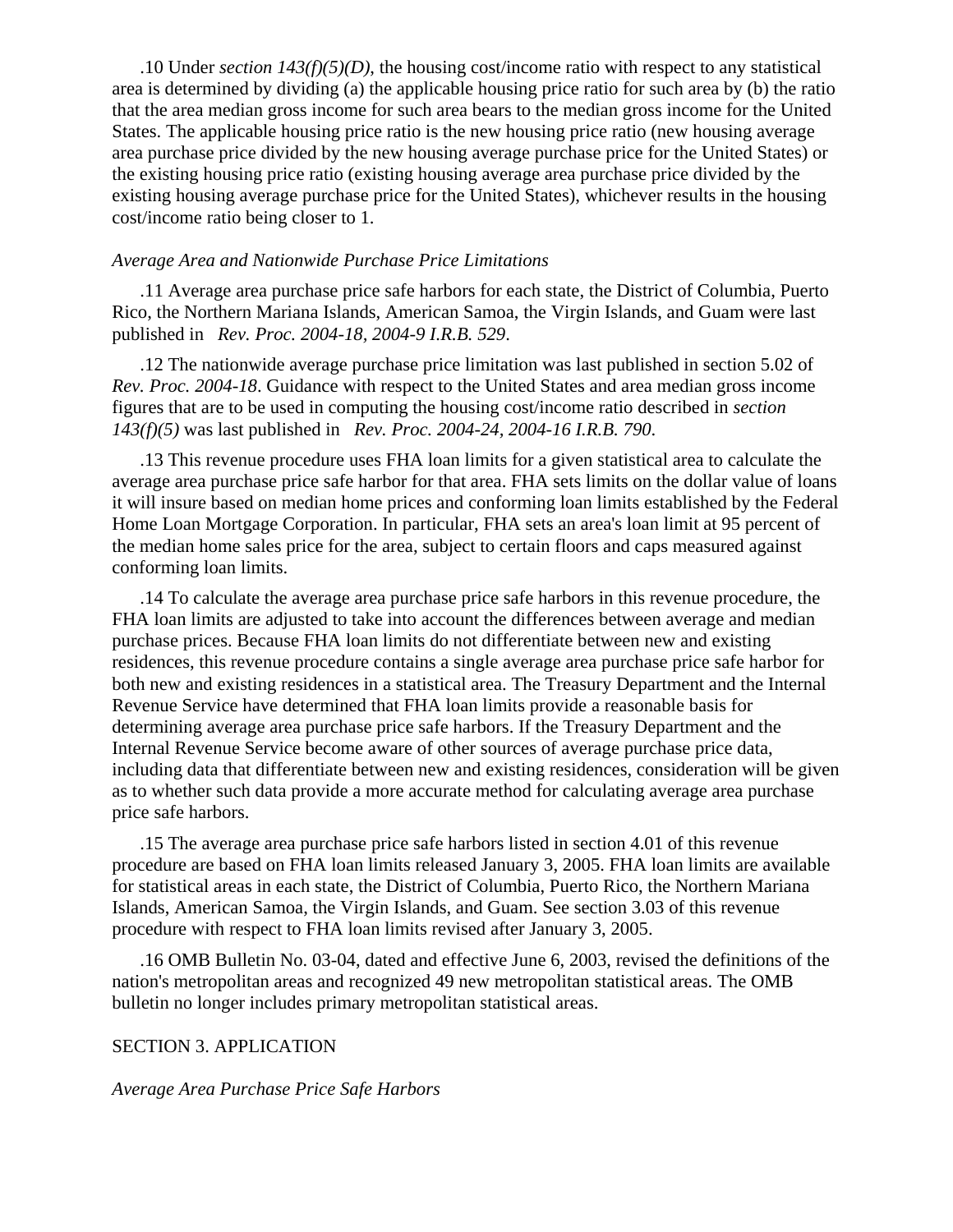.01 Average area purchase price safe harbors for statistical areas in each state, the District of Columbia, Puerto Rico, the Northern Mariana Islands, American Samoa, the Virgin Islands, and Guam are set forth in section 4.01 of this revenue procedure. Average area purchase price safe harbors are provided for single-family and two to four-family residences. For each type of residence, section 4.01 of this revenue procedure contains a single safe harbor that may be used for both new and existing residences. Issuers of qualified mortgage bonds and issuers of mortgage credit certificates may rely on these safe harbors to satisfy the requirements of *sections 143(e)* and *(f)*. Section 4.01 of this revenue procedure provides safe harbors for MSAs and forcertain counties and county equivalents. If no purchase price safe harbor is available for a statistical area, the safe harbor for "ALL OTHER AREAS" may be used for that statistical area (except for Alaska, for which a separate safe harbor is provided for statistical areas not listed).

.02 If a residence is in an MSA, the safe harbor applicable to it is the limitation of that MSA. If an MSA falls in more than one state, the MSA is listed in section 4.01 of this revenue procedure under each state.

.03 If the FHA revises the FHA loan limit for any statistical area after January 3, 2005, an issuer of qualified mortgage bonds or mortgage credit certificates may use the revised FHA loan limit for that statistical area to compute (as provided in the next sentence) a revised average area purchase price safe harbor for the statistical area provided that the issuer maintains records evidencing the revised FHA loan limit. The revised average area purchase price safe harbor for that statistical area is computed by dividing the revised FHA loan limit by .76.

.04 If, pursuant to section  $6a.103A-2(f)(5)(i)$ , an issuer uses more accurate and comprehensive data to determine the average area purchase price for a statistical area, the issuer must make separate average area purchase price determinations for new and existing residences. Moreover, when computing the average area purchase price for a statistical area that is an MSA, as defined in OMB Bulletin No. 03-04, the issuer must make the computation for the entire applicable MSA. When computing the average area purchase price for a statistical area that is not an MSA, the issuer must make the computation for the entire statistical area and may not combine statistical areas. Thus, for example, the issuer may not combine two or more counties.

.05 If an issuer receives a ruling permitting it to rely on an average area purchase price limitation that is higher than the applicable safe harbor in this revenue procedure, the issuer may rely on that higher limitation for the purpose of satisfying the requirements of *section 143(e)* and *(f)* for bonds sold, and mortgage credit certificates issued, not more than 30 months following the termination date of the 12-month period used by the issuer to compute the limitation.

#### *Nationwide Average Purchase Price*

.06 Section 4.02 of this revenue procedure sets forth a single nationwide average purchase price for purposes of computing the housing cost/income ratio under *section 143(f)(5)*.

.07 Issuers must use the nationwide average purchase price set forth in section 4.02 of this revenue procedure when computing the housing cost/income ratio under *section 143(f)(5)* regardless of whether they are relying on the average area purchase price safe harbors contained in this revenue procedure or using more accurate and comprehensive data to determine average area purchase prices for new and existing residences for a statistical area that are different from the published safe harbors in this revenue procedure.

.08 If, pursuant to section 6.02 of this revenue procedure, an issuer relies on the average area purchase price safe harbors contained in *Rev. Proc. 2004-18*, the issuer must use the nationwide average purchase price set forth in section 5.02 of *Rev. Proc. 2004-18* in computing the housing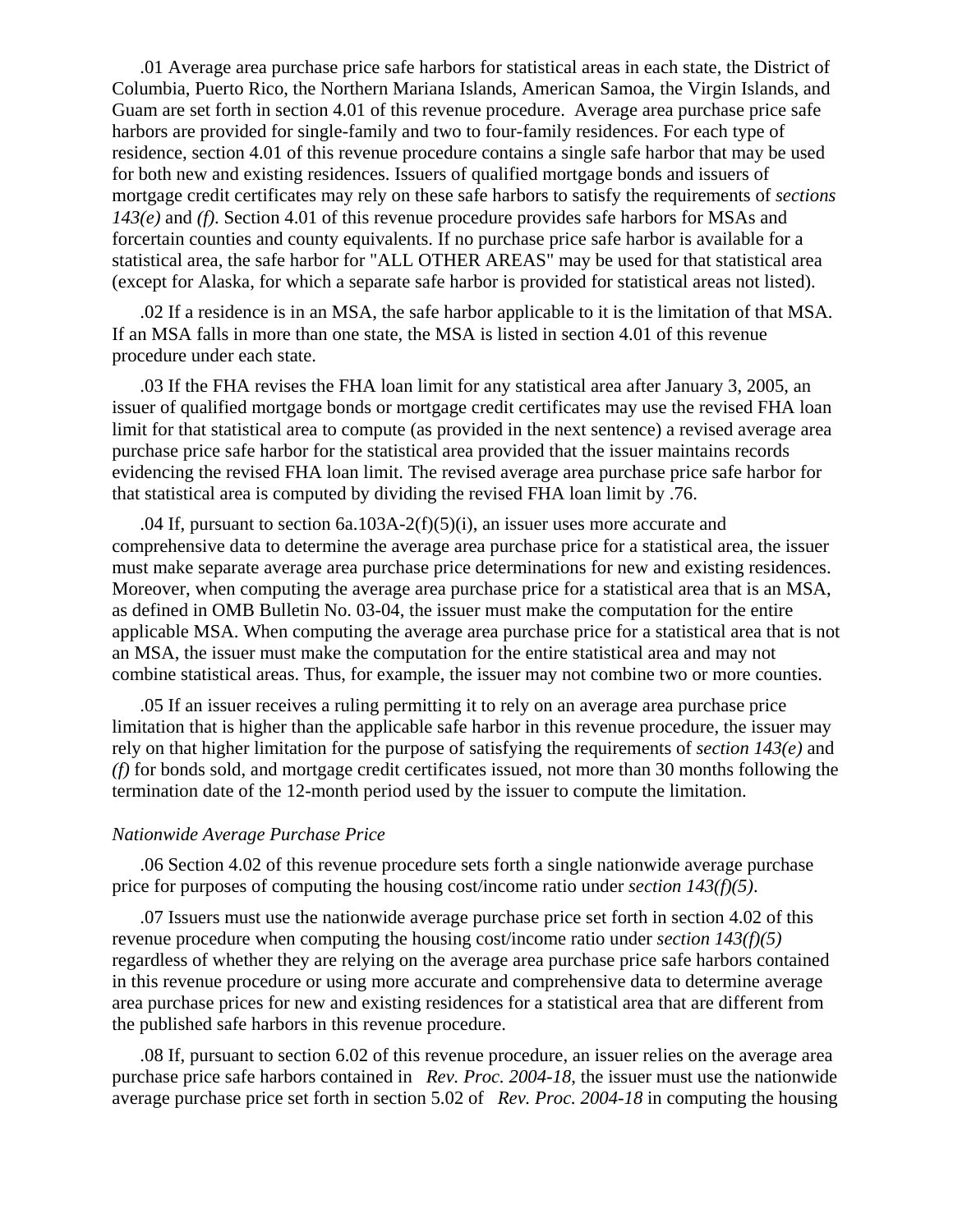cost/income ratio under *section 143(f)(5)*. Likewise, if, pursuant to section 6.05 of this revenue procedure, an issuer relies on the nationwide average purchase price published in *Rev. Proc. 2004-18*, the issuer may not rely on the average area purchase price safe harbors published in this revenue procedure.

# SECTION 4. AVERAGE AREA AND NATIONWIDE AVERAGE PURCHASE PRICES

.01 Average area purchase prices for single-family and two to four-family residences in MSAs, and for certain counties and county equivalents are set forth below. The safe harbor for "ALL OTHER AREAS" (found at the end of the table below) may be used for a statistical area that is not listed below (except for Alaska, for which a separate safe harbor is provided for statistical areas not listed).

| Area Name                   | 1 Family | 2 Family | 3 Family | 4 Family |
|-----------------------------|----------|----------|----------|----------|
| <b>ALASKA</b>               |          |          |          |          |
| ANCHORAGE, AK (MSA)         | 301,250  | 339,303  | 412,237  | 475,658  |
| DENALI BOROUGH, AK          | 316,137  | 404,668  | 489,126  | 607,879  |
| JUNEAU CITY and BOROUGH, AK | 289,342  | 325,921  | 395,987  | 456,908  |
| YAKUTAT CITY AND BOROUGH,   |          |          |          |          |
| AK                          | 316,137  | 404,668  | 489,126  | 607,879  |
| All other areas in Alaska   | 250,000  | 290,779  | 351,474  | 436,800  |
| <b>ARIZONA</b>              |          |          |          |          |
| FLAGSTAFF, AZ (MSA)         | 268,750  | 302,697  | 367,763  | 436,800  |
| MOHAVE COUNTY, AZ           | 321,842  | 362,500  | 440,461  | 508,224  |
| <b>CALIFORNIA</b>           |          |          |          |          |
| AMADOR COUNTY, CA           | 320,000  | 360,421  | 437,895  | 505,263  |
| BAKERSFIELD, CA (MSA)       | 237,375  | 290,779  | 351,474  | 436,800  |
| <b>INYO COUNTY, CA</b>      | 381,999  | 436,447  | 530,263  | 611,842  |
| CALVERAS COUNTY, CA         | 350,000  | 394,211  | 478,947  | 552,632  |
| CHICO, CA (MSA)             | 310,000  | 349,158  | 424,211  | 489,474  |
| HUMBOLDT COUNTY, CA         | 294,342  | 331,521  | 402,829  | 464,803  |
| FRESNO, CA (MSA)            | 295,000  | 332,263  | 403,684  | 465,789  |
| LOS ANGELES-LONG BEACH-     |          |          |          |          |
| SANTA ANA, CA               |          |          |          |          |
| (MSA)                       | 411,704  | 527,037  | 637,046  | 791,700  |
| MADERA, CA (MSA)            | 268,750  | 302,697  | 367,763  | 436,800  |
| MARIPOSA COUNTY, CA         | 246,842  | 290,779  | 351,474  | 436,800  |
| MERCED, CA (MSA)            | 312,500  | 351,974  | 427,632  | 493,421  |
| MODESTO, CA (MSA)           | 362,500  | 408,289  | 496,053  | 572,368  |
| MONO COUNTY, CA             | 381,999  | 488,975  | 591,028  | 734,521  |
| NAPA, CA (MSA)              | 411,704  | 527,037  | 637,046  | 791,700  |
| OXNARD-THOUSAND OAKS-       |          |          |          |          |
| VENTURA, CA (MSA)           | 411,704  | 527,037  | 637,046  | 791,700  |
| TUOLUMNE COUNTY, CA         | 326,842  | 368,158  | 447,303  | 516,118  |
| REDDING, CA (MSA)           | 293,750  | 330,855  | 401,974  | 463,816  |
| RIVERSIDE-SAN BERNARDINO-   |          |          |          |          |
| ONTARIO, CA (MSA)           | 389,605  | 438,818  | 533,143  | 615,166  |
| SACRAMENTO-ARDEN-ARCADE-    |          |          |          |          |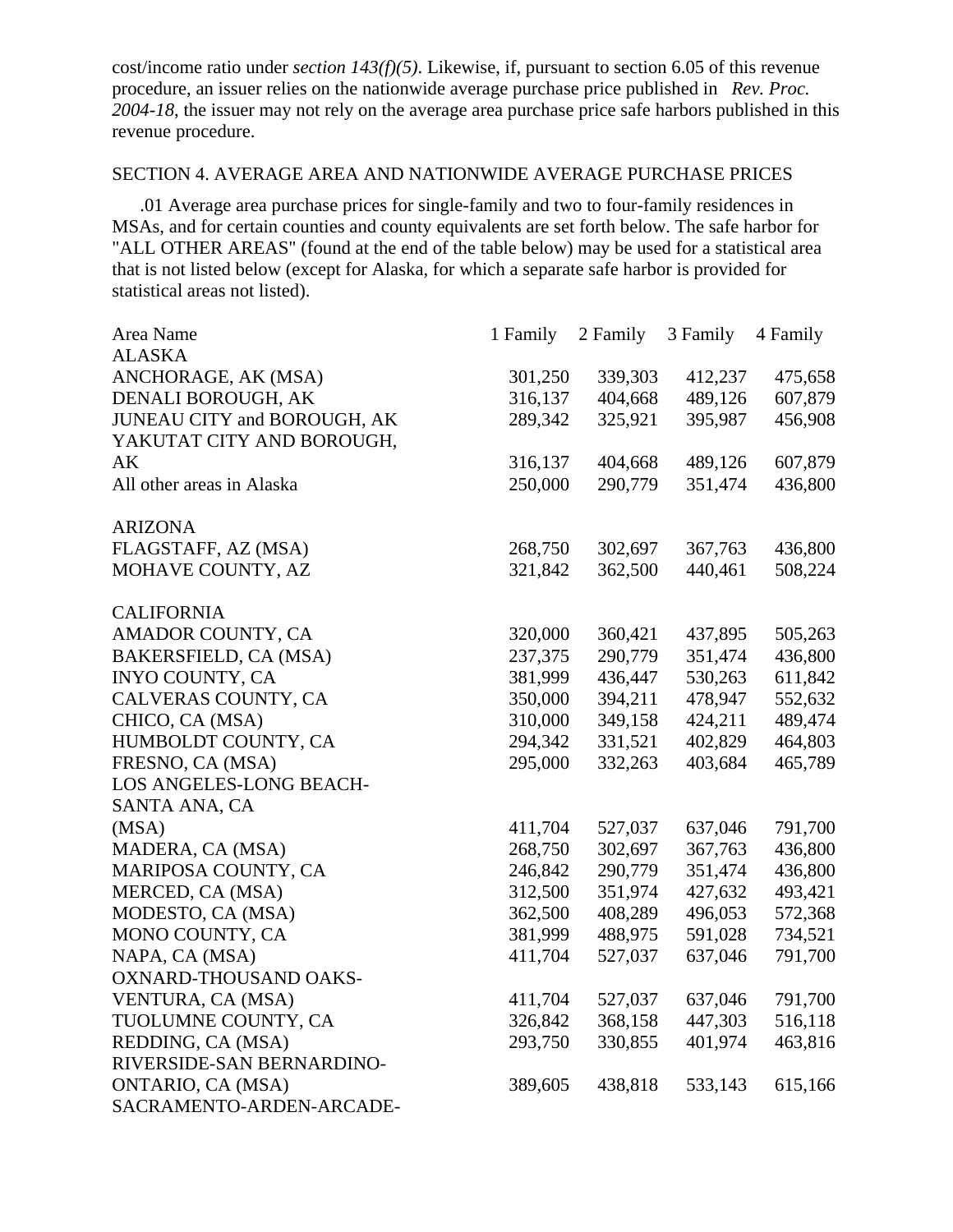| ROSEVILLE, CA (MSA)           | 411,704 | 488,580 | 591,028 | 700,658 |
|-------------------------------|---------|---------|---------|---------|
| SALINAS, CA (MSA)             | 411,704 | 527,037 | 637,046 | 791,700 |
| SAN DIEGO-CARLSBAD-SAN        |         |         |         |         |
| MARCOS, CA (MSA)              | 411,704 | 527,037 | 637,046 | 791,700 |
| SAN FRANCISCO-OAKLAND-        |         |         |         |         |
| FREMONT, CA (MSA)             | 411,704 | 527,037 | 637,046 | 791,700 |
| SAN JOSE-SUNNYVALE-SANTA      |         |         |         |         |
| CLARA, CA (MSA)               | 411,704 | 527,037 | 637,046 | 791,700 |
| SAN LUIS OBISPO-PASO ROBLES,  |         |         |         |         |
| CA (MSA)                      | 411,704 | 527,037 | 637,046 | 791,700 |
| SANTA BARBARA-SANTA MARIA-    |         |         |         |         |
| GOLETA, CA (MSA)              | 411,704 | 527,037 | 637,046 | 791,700 |
| SANTA CRUZ-WATSONVILLE, CA    |         |         |         |         |
| (MSA)                         | 411,704 | 527,037 | 637,046 | 791,700 |
| SANTA ROSA-PETALUMA, CA       |         |         |         |         |
| (MSA)                         | 411,704 | 527,037 | 637,046 | 791,700 |
| STOCKTON, CA (MSA)            | 399,938 | 450,457 | 547,283 | 631,480 |
| NEVADA COUNTY, CA             | 381,999 | 475,868 | 578,158 | 667,105 |
| MENDOCINO COUNTY, CA          | 373,750 | 420,961 | 511,447 | 590,132 |
| VALLEJO-FAIRFIELD, CA (MSA)   | 411,704 | 520,921 | 632,895 | 730,263 |
| VISALIA-PORTERVILLE, CA (MSA) | 233,125 | 290,779 | 351,474 | 436,800 |
| YUBA CITY, CA (MSA)           | 330,000 | 371,684 | 451,579 | 521,053 |
|                               |         |         |         |         |
| <b>COLORADO</b>               |         |         |         |         |
| ARCHULETA COUNTY, CO          | 263,487 | 296,768 | 360,561 | 436,800 |
| BOULDER, CO (MSA)             | 381,999 | 471,645 | 573,026 | 661,184 |
| COLORADO SPRINGS, CO (MSA)    | 272,103 | 306,472 | 372,350 | 436,800 |
| DENVER-AURORA, CO (MSA)       | 344,222 | 440,609 | 532,532 | 631,579 |
| LA PLATA COUNTY, CO           | 303,750 | 342,118 | 415,658 | 479,605 |
| EAGLE COUNTY, CO              | 344,222 | 440,609 | 532,532 | 661,829 |
| LAKE COUNTY, CO               | 344,222 | 440,609 | 532,532 | 661,829 |
| FORT COLLINS-LOVELAND, CO     |         |         |         |         |
| (MSA)                         | 280,000 | 315,368 | 383,158 | 442,105 |
| GARFIELD COUNTY, CO           | 292,293 | 329,214 | 399,980 | 461,517 |
| <b>GRAND COUNTY, CO</b>       | 293,750 | 330,855 | 401,974 | 463,816 |
| GREELEY, CO (MSA)             | 286,875 | 323,112 | 392,566 | 452,961 |
| <b>GUNNISON COUNTY, CO</b>    | 259,938 | 292,772 | 355,704 | 436,800 |
| <b>OURAY COUNTY, CO</b>       | 262,500 | 295,658 | 359,211 | 436,800 |
| PITKIN COUNTY, CO             | 381,999 | 488,975 | 591,028 | 734,521 |
| ROUTT COUNTY, CO              | 270,000 | 304,105 | 369,474 | 436,800 |
| SAN MIGUEL COUNTY, CO         | 344,222 | 401,250 | 487,500 | 562,500 |
| SUMMIT COUNTY, CO             | 380,000 | 428,000 | 520,000 | 600,000 |
|                               |         |         |         |         |
| <b>CONNECTICUT</b>            |         |         |         |         |
| BRIDGEPORT-STAMFORD-          |         |         |         |         |
| NORWALK, CT (MSA)             | 411,704 | 527,037 | 637,046 | 791,700 |
| HARTFORD-WEST HARTFORD-EAST   |         |         |         |         |
| HARTFORD, CT (MSA)            | 335,000 | 377,316 | 458,421 | 528,947 |
| NEW HAVEN-MILFORD, CT (MSA)   | 381,999 | 435,039 | 528,553 | 609,868 |
|                               |         |         |         |         |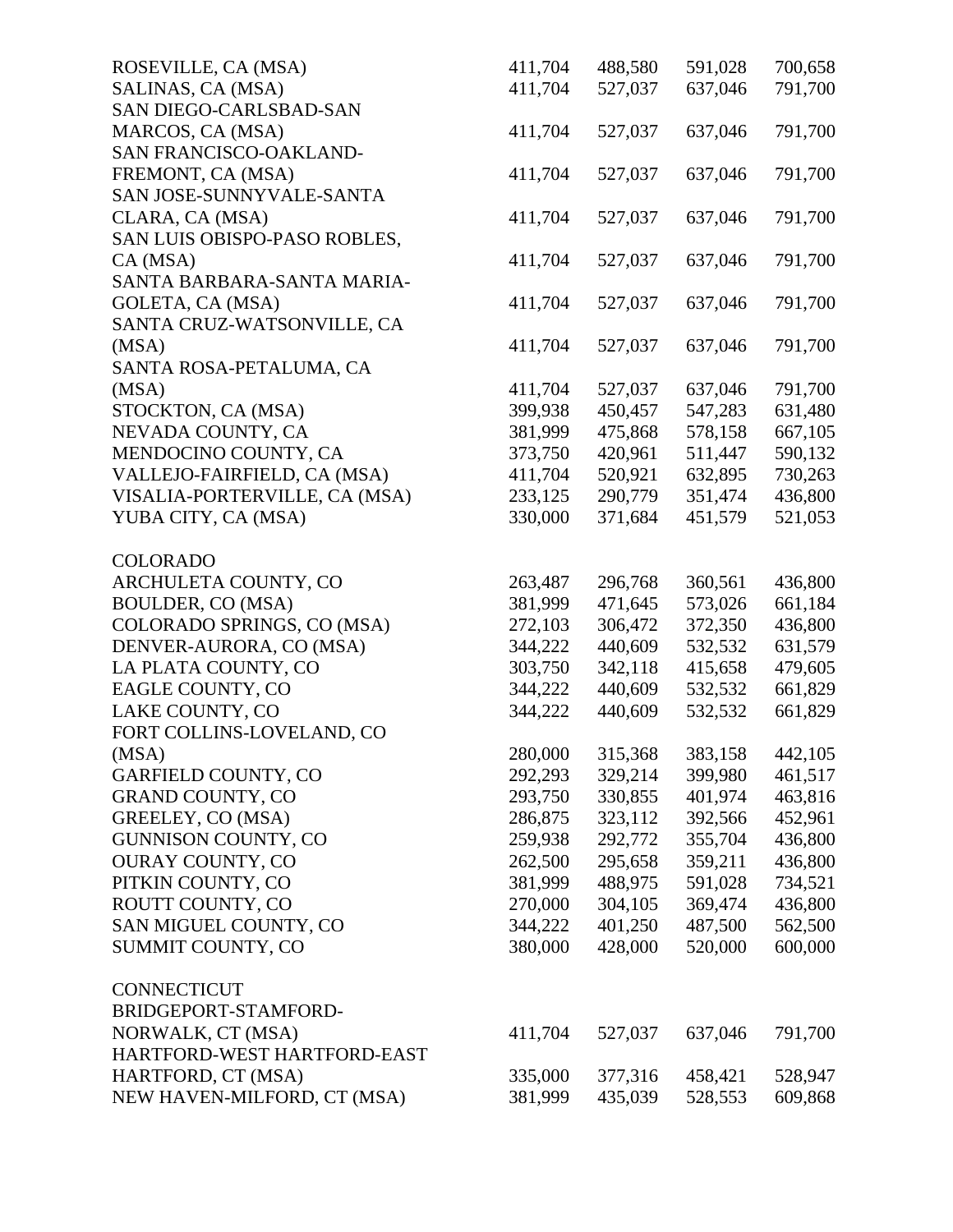| NORWICH-NEW LONDON, CT (MSA)        | 293,750 | 330,855 | 401,974 | 463,816 |
|-------------------------------------|---------|---------|---------|---------|
| LITCHFIELD COUNTY, CT               | 255,000 | 290,779 | 351,474 | 436,800 |
| <b>DISTRICT OF COLUMBIA</b>         |         |         |         |         |
| WASHINGTON-ARLINGTON-               |         |         |         |         |
| ALEXANDRIA, DC-VA-MD-WV (MSA)       | 411,704 | 516,697 | 627,763 | 724,342 |
| <b>DELAWARE</b>                     |         |         |         |         |
| DOVER, DE (MSA)                     | 246,875 | 290,779 | 351,474 | 436,800 |
| PHILADELPHIA-CAMDEN-                |         |         |         |         |
| WILMINGTON, PA-NJ-DE-MD (MSA)       | 312,500 | 351,974 | 427,632 | 493,421 |
| <b>FLORIDA</b>                      |         |         |         |         |
| CAPE CORAL-FORT MYERS, FL           |         |         |         |         |
| (MSA)                               | 248,750 | 290,779 | 351,474 | 436,800 |
| JACKSONVILLE, FL (MSA)              | 275,000 | 309,737 | 376,316 | 436,800 |
| MONROE COUNTY, FL                   | 381,999 | 488,975 | 591,028 | 734,521 |
| MIAMI-FORT LAUDERDALE-MIAMI         |         |         |         |         |
| <b>BEACH, FL</b>                    |         |         |         |         |
| (MSA)                               | 368,421 | 414,958 | 504,154 | 581,717 |
| NAPLES-MARCO ISLAND, FL (MSA)       | 393,750 | 443,487 | 538,816 | 621,711 |
| ORLANDO, FL (MSA)                   | 235,000 | 290,779 | 351,474 | 436,800 |
| PORT ST. LUCIE-FORT PIERCE, FL      |         |         |         |         |
| (MSA)                               | 311,842 | 351,250 | 426,776 | 492,434 |
| SARASOTA-BRADENTON-VENICE, FL       |         |         |         |         |
| (MSA)                               | 338,026 | 380,724 | 462,562 | 533,725 |
|                                     |         |         |         |         |
| <b>GEORGIA</b>                      |         |         |         |         |
| ATHENS-CLARKE COUNTY, GA            |         |         |         |         |
| (MSA)                               | 232,375 | 290,779 | 351,474 | 436,800 |
| ATLANTA-SANDY SPRINGS-MARIETTA,     |         |         |         |         |
| GA                                  |         |         |         |         |
| (MSA)                               | 299,875 | 337,754 | 410,355 | 473,487 |
| BRUNSWICK, GA (MSA)                 | 232,375 | 290,779 | 351,474 | 436,800 |
|                                     |         |         |         |         |
| <b>HAWAII</b>                       |         |         |         |         |
| HAWAII COUNTY, HI                   | 278,750 | 313,961 | 381,447 | 440,132 |
| HONOLULU, HI (MSA)                  | 617,558 | 695,564 | 845,079 | 975,091 |
| MAUI COUNTY, HI                     | 381,250 | 429,408 | 521,711 | 601,974 |
| KALAWAO COUNTY, HI                  | 239,400 | 306,379 | 370,326 | 460,232 |
| KAUAI COUNTY, HI                    | 531,250 | 598,355 | 726,974 | 838,816 |
|                                     |         |         |         |         |
| <b>IDAHO</b>                        |         |         |         |         |
| <b>BLAIN COUNTY, ID</b>             | 336,250 | 378,724 | 460,132 | 530,921 |
| TETON COUNTY, ID                    | 369,407 | 438,453 | 532,699 | 614,653 |
|                                     |         |         |         |         |
| <b>ILLINOIS</b>                     |         |         |         |         |
| CHICAGO-NAPERVILLE-JOLIET, IL-IN-WI |         |         |         |         |
| (MSA)                               | 362,105 | 407,845 | 495,512 | 571,745 |
| ST. LOUIS, MO-IL (MSA)              | 281,250 | 316,776 | 384,868 | 444,079 |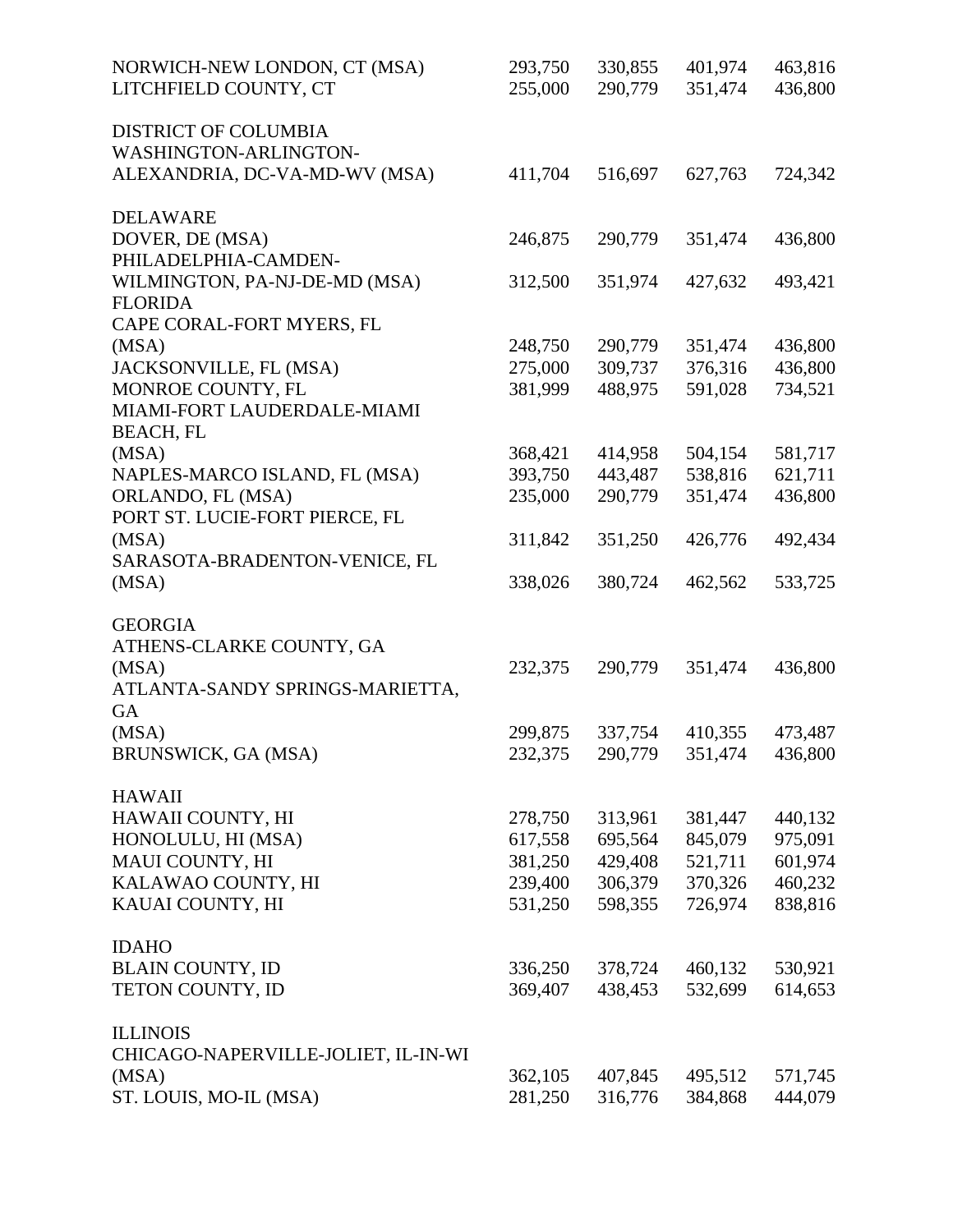| <b>INDIANA</b>                      |         |         |         |         |
|-------------------------------------|---------|---------|---------|---------|
| CINCINNATI-MIDDLETOWN, OH-KY-IN     |         |         |         |         |
| (MSA)                               | 235,646 | 290,779 | 351,474 | 436,800 |
| CHICAGO-NAPERVILLE-JOLIET, IL-IN-WI |         |         |         |         |
| (MSA)                               | 362,105 | 407,845 | 495,512 | 571,745 |
| INDIANAPOLIS, IN (MSA)              | 231,250 | 290,779 | 351,474 | 436,800 |
| LOUISVILLE, KY-IN (MSA)             | 237,375 | 290,779 | 351,474 | 436,800 |
| SCOTT COUNTY, IN                    | 237,375 | 290,779 | 351,474 | 436,800 |
| <b>KANSAS</b>                       |         |         |         |         |
| KANSAS CITY, MO-KS (MSA)            | 265,313 | 298,826 | 363,059 | 436,800 |
| <b>KENTUCKY</b>                     |         |         |         |         |
| CINCINNATI-MIDDLETOWN, OH-KY-IN     |         |         |         |         |
| (MSA)                               | 235,646 | 290,779 | 351,474 | 436,800 |
| LOUISVILLE, KY-IN (MSA)             | 237,375 | 290,779 | 351,474 | 436,800 |
| <b>MARYLAND</b>                     |         |         |         |         |
| BALTIMORE-TOWSON, MD (MSA)          | 344,222 | 389,557 | 473,292 | 546,107 |
| HAGERSTOWN-MARTINSBURG, MD-WV       |         |         |         |         |
| (MSA)                               | 355,000 | 399,842 | 485,789 | 560,526 |
| WASHINGTON COUNTY, MD               | 268,750 | 302,697 | 367,763 | 436,800 |
| WASHINGTON-ARLINGTON-               |         |         |         |         |
| ALEXANDRIA,                         |         |         |         |         |
| DC-VA-MD-WV (MSA)                   | 411,704 | 516,697 | 627,763 | 724,342 |
| PHILADELPHIA-CAMDEN-WILMINGTON,     |         |         |         |         |
| PA-NJ-DE-MD (MSA)                   | 312,500 | 351,974 | 427,632 | 493,421 |
| <b>MAINE</b>                        |         |         |         |         |
| PORTLAND-SOUTH PORTLAND-            |         |         |         |         |
| <b>BIDDEFORD, ME</b>                |         |         |         |         |
| (MSA)                               | 327,500 | 368,868 | 448,158 | 517,105 |
| <b>MASSACHUSETTS</b>                |         |         |         |         |
| <b>BARNSTABLE TOWN, MA (MSA)</b>    | 411,704 | 527,037 | 637,046 | 761,842 |
| BOSTON-CAMBRIDGE-QUINCY, MA-NH      |         |         |         |         |
| (MSA)                               | 411,704 | 527,037 | 637,046 | 787,396 |
| DUKES COUNTY, MA                    | 344,222 | 440,609 | 532,532 | 661,829 |
| NANTUCKET COUNTY, MA                | 344,222 | 440,609 | 532,532 | 661,829 |
| PITTSFIELD, MA (MSA)                | 237,500 | 290,779 | 351,474 | 436,800 |
| PROVIDENCE-NEW BEDFORD-FALL         |         |         |         |         |
| RIVER, RI-MA (MSA)                  | 369,407 | 472,891 | 571,567 | 710,309 |
| SPRINGFIELD, MA (MSA)               | 237,500 | 290,779 | 351,474 | 436,800 |
| WORCESTER, MA (MSA)                 | 381,999 | 488,975 | 591,028 | 734,521 |
| <b>MICHIGAN</b>                     |         |         |         |         |
| LENAWEE COUNTY, MI                  | 297,500 | 335,079 | 407,105 | 469,737 |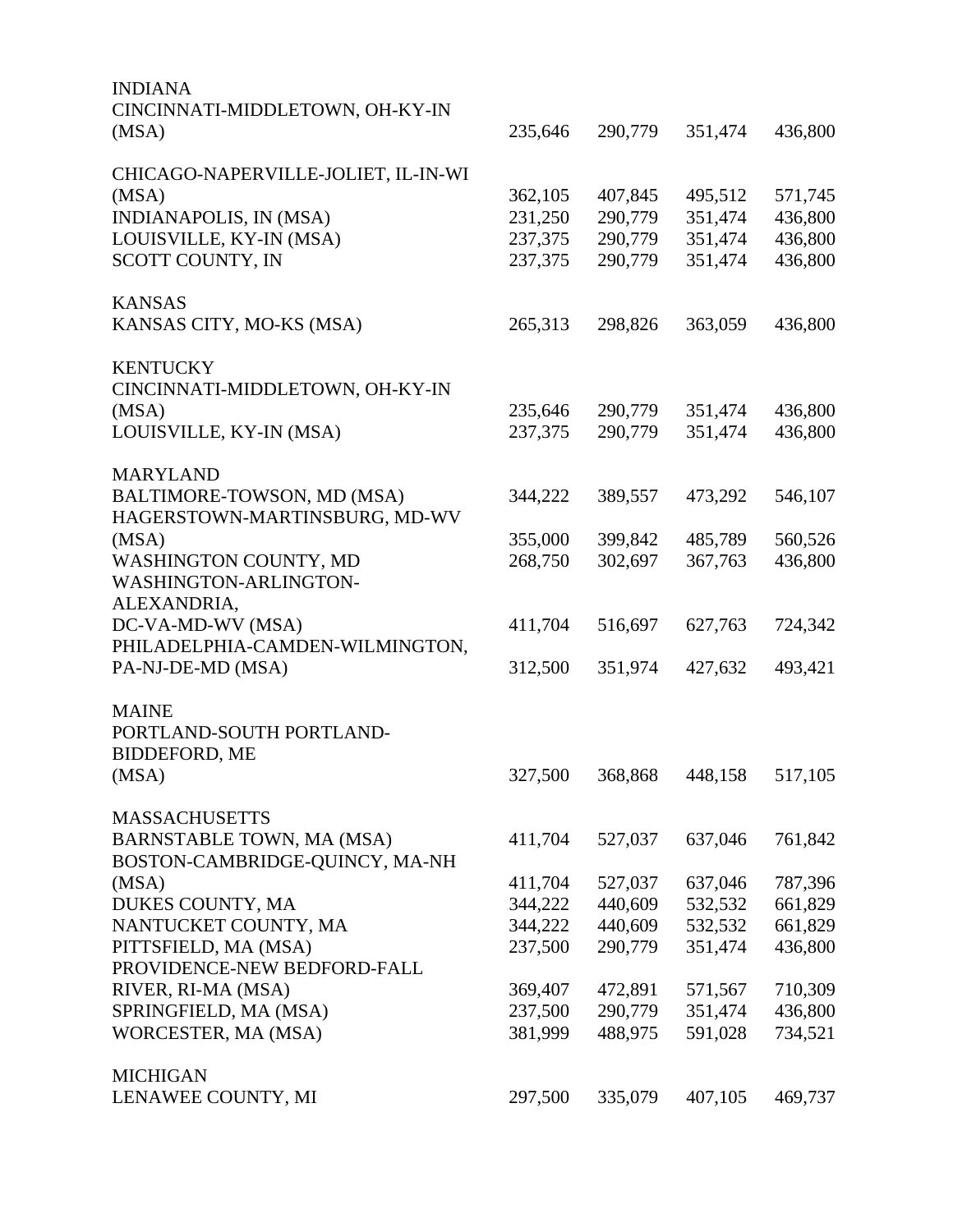| ANN ARBOR, MI (MSA)<br>DETROIT-WARREN-LIVONIA, MI             | 297,500 | 335,079 | 407,105 | 469,737 |
|---------------------------------------------------------------|---------|---------|---------|---------|
| (MSA)                                                         | 297,500 | 335,079 | 407,105 | 469,737 |
| HOLLAND-GRAND HAVEN, MI                                       |         |         |         |         |
| (MSA)                                                         | 236,250 | 290,779 | 351,474 | 436,800 |
| LANSING-EAST LANSING, MI (MSA)                                | 250,000 | 290,779 | 351,474 | 436,800 |
| MONROE, MI (MSA)                                              | 297,500 | 335,079 | 407,105 | 469,737 |
| <b>MINNESOTA</b>                                              |         |         |         |         |
| MINNEAPOLIS-ST. PAUL-BLOOMINGTON,<br>MN-WI                    |         |         |         |         |
| (MSA)                                                         | 306,250 | 344,934 | 419,079 | 483,553 |
| ROCHESTER, MN (MSA)                                           | 238,125 | 290,779 | 351,474 | 436,800 |
| <b>MISSOURI</b>                                               |         |         |         |         |
| KANSAS CITY, MO-KS (MSA)                                      | 265,313 | 298,826 | 363,059 | 436,800 |
| ST. LOUIS, MO-IL (MSA)                                        | 281,250 | 316,776 | 384,868 | 444,079 |
| <b>MONTANA</b>                                                |         |         |         |         |
| MISSOULA, MT (MSA)                                            | 243,750 | 290,779 | 351,474 | 436,800 |
| <b>NEW HAMPSHIRE</b>                                          |         |         |         |         |
| MANCHESTER-NASHUA, NH (MSA)<br>BOSTON-CAMBRIDGE-QUINCY, MA-NH | 381,999 | 488,975 | 591,028 | 734,521 |
| (MSA)                                                         | 411,704 | 527,037 | 637,046 | 787,396 |
| <b>NEW JERSEY</b>                                             |         |         |         |         |
| ALLENTOWN-BETHLEHEM-EASTON, PA-<br>NJ                         |         |         |         |         |
| (MSA)                                                         | 369,407 | 459,255 | 557,974 | 643,816 |
| ATLANTIC CITY, NJ (MSA)                                       | 306,250 | 344,934 | 419,079 | 483,553 |
| PHILADELPHIA-CAMDEN-WILMINGTON,                               |         |         |         |         |
| PA-NJ-DE-MD(MSA)                                              | 312,500 | 351,974 | 427,632 | 493,421 |
| NEW YORK-NEWARK-EDISON, NY-NJ-PA                              |         |         |         |         |
| (MSA)                                                         | 411,704 | 527,037 | 637,046 | 791,700 |
| OCEAN CITY, NJ (MSA)                                          | 411,704 | 483,574 | 587,520 | 677,908 |
| TRENTON-EWING, NJ (MSA)                                       | 381,250 | 429,408 | 521,711 | 601,974 |
| <b>NEW MEXICO</b>                                             |         |         |         |         |
| LOS ALAMOS COUNTY, NM                                         | 318,750 | 359,013 | 436,184 | 503,289 |
| SANTA FE, NM (MSA)                                            | 381,999 | 449,471 | 546,086 | 630,099 |
| <b>NEVADA</b>                                                 |         |         |         |         |
| CARSON CITY, NV (MSA)                                         | 333,750 | 375,908 | 456,711 | 526,974 |
| DOUGLAS COUNTY, NV                                            | 381,999 | 446,250 | 542,237 | 625,658 |
| LAS VEGAS-PARADISE, NV (MSA)                                  | 353,947 | 398,655 | 484,349 | 558,863 |
| LYON COUNTY, NV                                               | 237,368 | 290,779 | 351,474 | 436,800 |
| NYE COUNTY, NV                                                | 321,842 | 362,500 | 440,461 | 508,224 |
| RENO-SPARKS, NV (MSA)                                         | 373,947 | 421,182 | 511,717 | 590,442 |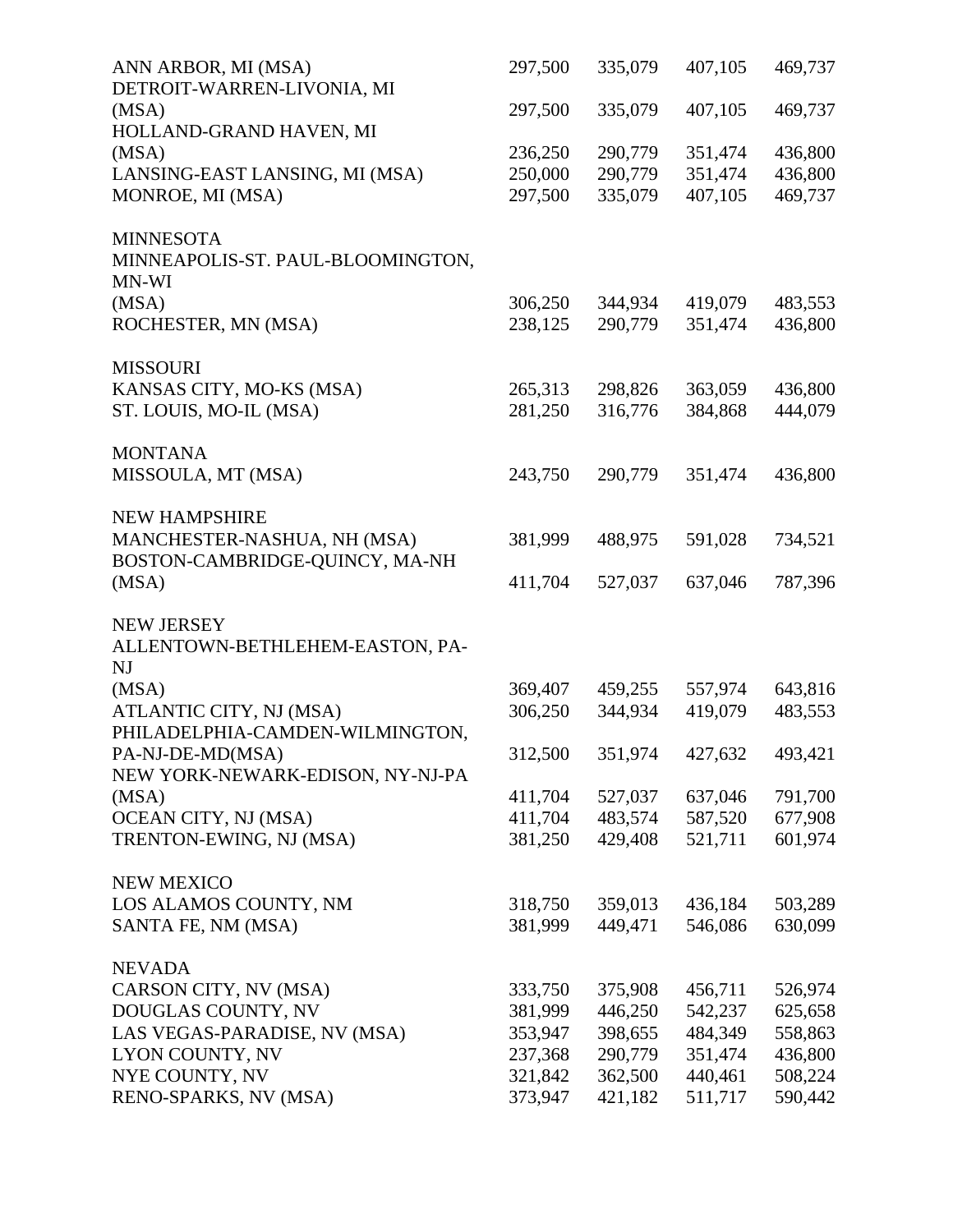| <b>NEW YORK</b>                  |         |         |         |         |
|----------------------------------|---------|---------|---------|---------|
| BUFFALO-NIAGARA FALLS, NY (MSA)  | 237,500 | 290,779 | 351,474 | 436,800 |
| KINGSTON, NY (MSA)               | 293,750 | 330,855 | 401,974 | 463,816 |
| NEW YORK-NEWARK-EDISON, NY-NJ-PA |         |         |         |         |
| (MSA)                            | 411,704 | 527,037 | 637,046 | 791,700 |
| POUGHKEEPSIE-NEWBURGH-           |         |         |         |         |
| MIDDLETOWN, NY                   |         |         |         |         |
| (MSA)                            | 356,250 | 401,250 | 487,500 | 562,500 |
| ROCHESTER, NY (MSA)              | 243,750 | 290,779 | 351,474 | 436,800 |
| <b>NORTH CAROLINA</b>            |         |         |         |         |
| CHARLOTTE-GASTONIA-CONCORD, NC-  |         |         |         |         |
| <b>SC</b>                        |         |         |         |         |
| (MSA)                            | 233,125 | 290,779 | 351,474 | 436,800 |
| DURHAM, NC (MSA)                 | 230,000 | 290,779 | 351,474 | 436,800 |
| JACKSONVILLE, NC (MSA)           | 306,250 | 344,934 | 419,079 | 483,553 |
| RALEIGH-CARY, NC (MSA)           | 231,053 | 290,779 | 351,474 | 436,800 |
| VIRGINIA BEACH-NORFOLK-NEWPORT   | 375,122 | 422,507 | 513,325 | 592,299 |
| NEWS,                            |         |         |         |         |
| VA-NC (MSA)                      |         |         |         |         |
| <b>OHIO</b>                      |         |         |         |         |
| AKRON, OH (MSA)                  | 250,054 | 290,779 | 351,474 | 436,800 |
| ASHTABULA COUNTY, OH             | 290,797 | 327,530 | 397,933 | 459,154 |
| CINCINNATI-MIDDLETOWN, OH-KY-IN  |         |         |         |         |
| (MSA)                            | 235,646 | 290,779 | 351,474 | 436,800 |
| CLEVELAND-ELYRIA-MENTOR, OH      |         |         |         |         |
| (MSA)                            | 290,797 | 327,530 | 397,933 | 459,154 |
| COLUMBUS, OH (MSA)               | 274,738 | 309,441 | 375,957 | 436,800 |
| DAYTON, OH (MSA)                 | 239,072 | 290,779 | 351,474 | 436,800 |
| <b>OREGON</b>                    |         |         |         |         |
| BEND, OR (MSA)                   | 285,875 | 321,986 | 391,197 | 451,382 |
| CORVALLIS, OR (MSA)              | 292,375 | 329,307 | 400,092 | 461,645 |
| EUGENE-SPRINGFIELD, OR (MSA)     | 227,500 | 290,779 | 351,474 | 436,800 |
| JOSEPHINE COUNTY, OR             | 268,750 | 302,697 | 367,763 | 436,800 |
| MEDFORD, OR (MSA)                | 312,500 | 351,974 | 427,632 | 493,421 |
| PORTLAND-VANCOUVER-BEAVERTON,)   | 281,250 | 316,776 | 384,868 | 444,079 |
| OR-WA (MSA                       |         |         |         |         |
| PENNSYLVANIA                     |         |         |         |         |
| ALLENTOWN-BETHLEHEM-EASTON, PA-  | 369,407 | 459,255 | 557,974 | 643,816 |
| NJ(MSA)                          |         |         |         |         |
| NEW YORK-NEWARK-EDISON, NY-NJ-PA | 411,704 | 527,037 | 637,046 | 791,700 |
| (MSA)                            |         |         |         |         |
| PHILADELPHIA-CAMDEN-WILMINGTON,  | 312,500 | 351,974 | 427,632 | 493,421 |
| PA-NJ-DE-MD (MSA)                |         |         |         |         |
| PITTSBURGH, PA (MSA)             | 240,000 | 290,779 | 351,474 | 436,800 |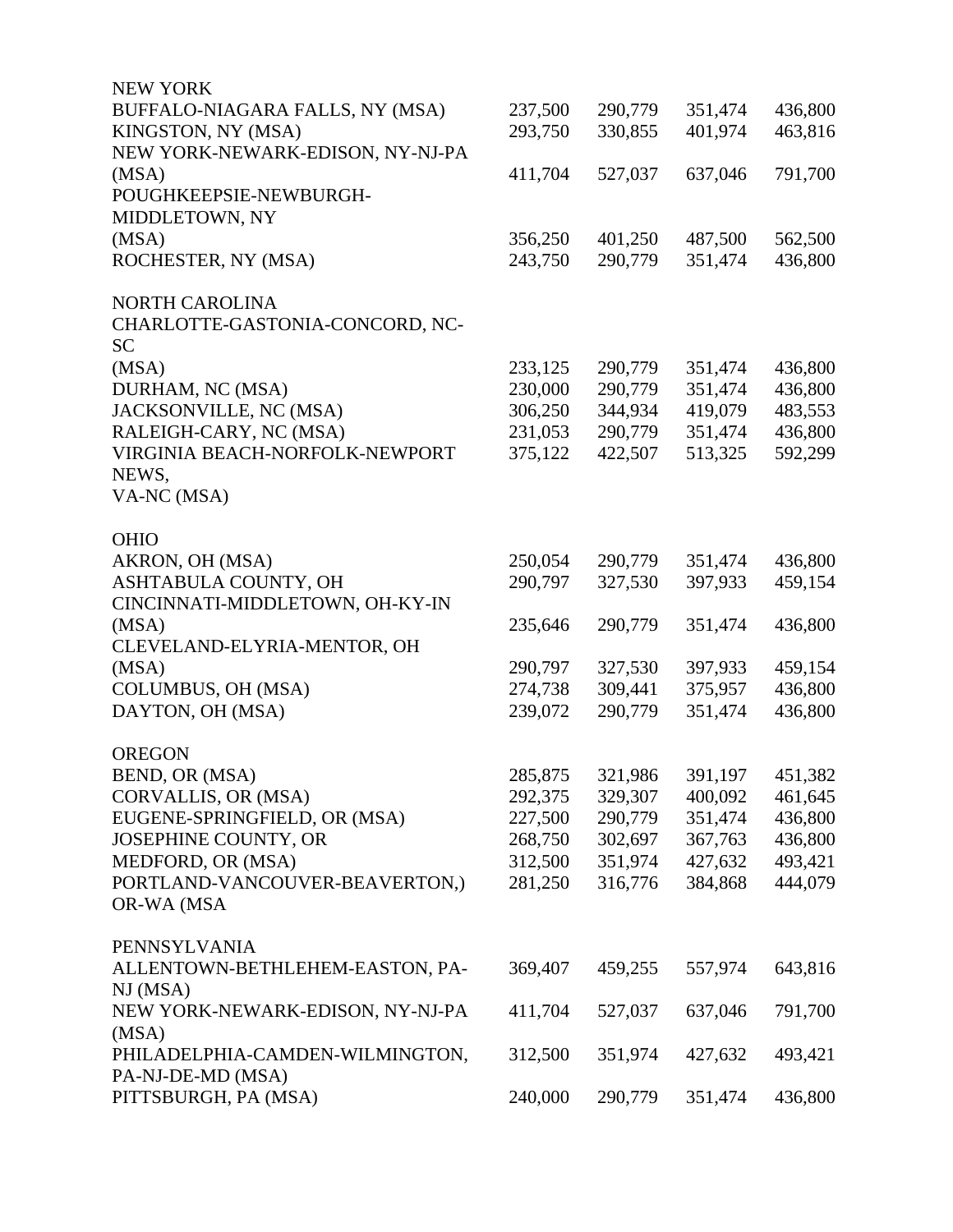| YORK-HANOVER, PA (MSA)                             | 240,000 | 290,779         | 351,474 | 436,800         |
|----------------------------------------------------|---------|-----------------|---------|-----------------|
| <b>RHODE ISLAND</b><br>PROVIDENCE-NEW BEDFORD-FALL | 369,407 | 472,891         | 571,567 | 710,309         |
| RIVER,<br>RI-MA (MSA)                              |         |                 |         |                 |
| <b>SOUTH CAROLINA</b>                              |         |                 |         |                 |
| CHARLESTON-NORTH CHARLESTON, SC<br>(MSA)           | 287,875 | 324,238         | 393,934 | 454,539         |
| CHARLOTTE-GASTONIA-CONCORD, NC-<br>SC (MSA)        | 233,125 | 290,779         | 351,474 | 436,800         |
| GEORGETOWN COUNTY, SC                              | 228,750 | 290,779         | 351,474 | 436,800         |
| <b>BEAUFORT COUNTY, SC</b>                         | 262,500 | 295,658         | 359,211 | 436,800         |
| <b>TENNESSEE</b>                                   |         |                 |         |                 |
| NASHVILLE-DAVIDSON-<br>MURFREESBORO,               | 297,500 | 335,079         | 407,105 | 469,737         |
| TN (MSA)                                           |         |                 |         |                 |
| <b>TEXAS</b>                                       |         |                 |         |                 |
| AUSTIN-ROUND ROCK, TX (MSA)                        | 233,750 | 290,779         | 351,474 | 436,800         |
| <b>UTAH</b><br>WASATCH COUNTY, UT                  | 231,250 | 290,779         | 351,474 | 436,800         |
| KANE COUNTY, UT                                    | 268,750 | 302,697         | 367,763 | 436,800         |
| PROVO-OREM, UT (MSA)                               | 231,250 | 290,779         | 351,474 | 436,800         |
| SALT LAKE CITY, UT (MSA)                           | 306,250 | 344,934         | 419,079 | 483,553         |
| ST. GEORGE, UT (MSA)                               | 237,375 | 290,779         | 351,474 | 436,800         |
| <b>VERMONT</b>                                     |         |                 |         |                 |
| BURLINGTON-SOUTH BURLINGTON, VT                    |         |                 |         |                 |
| (MSA)                                              |         | 281,125 316,636 |         | 384,697 443,882 |
| <b>VIRGINIA</b>                                    |         |                 |         |                 |
| CHARLOTTESVILLE, VA (MSA)                          | 278,625 | 313,820         | 381,276 | 439,934         |
| HARRISONBURG, VA (MSA)                             | 232,500 | 290,779         | 351,474 | 436,800         |
| CULPEPER COUNTY, VA                                | 381,999 | 448,442         | 544,837 | 628,658         |
| KING GEORGE COUNTY, VA                             | 381,999 | 448,442         | 544,837 | 628,658         |
| RICHMOND, VA (MSA)                                 | 281,250 | 316,776         | 384,868 | 444,079         |
| VIRGINIA BEACH-NORFOLK-NEWPORT                     |         |                 |         |                 |
| NEWS, VA-NC (MSA)                                  | 375,122 | 422,507         | 513,325 | 592,299         |
| WASHINGTON-ARLINGTON-                              |         |                 |         |                 |
| ALEXANDRIA,                                        |         |                 |         |                 |
| DC-VA-MD-WV (MSA)                                  | 411,704 | 516,697         | 627,763 | 724,342         |
| WINCHESTER, VA-WV (MSA)                            | 312,500 | 351,974         | 427,632 | 493,421         |
| <b>WASHINGTON</b>                                  |         |                 |         |                 |
| BELLINGHAM, WA (MSA)                               | 265,938 | 299,530         | 363,914 | 436,800         |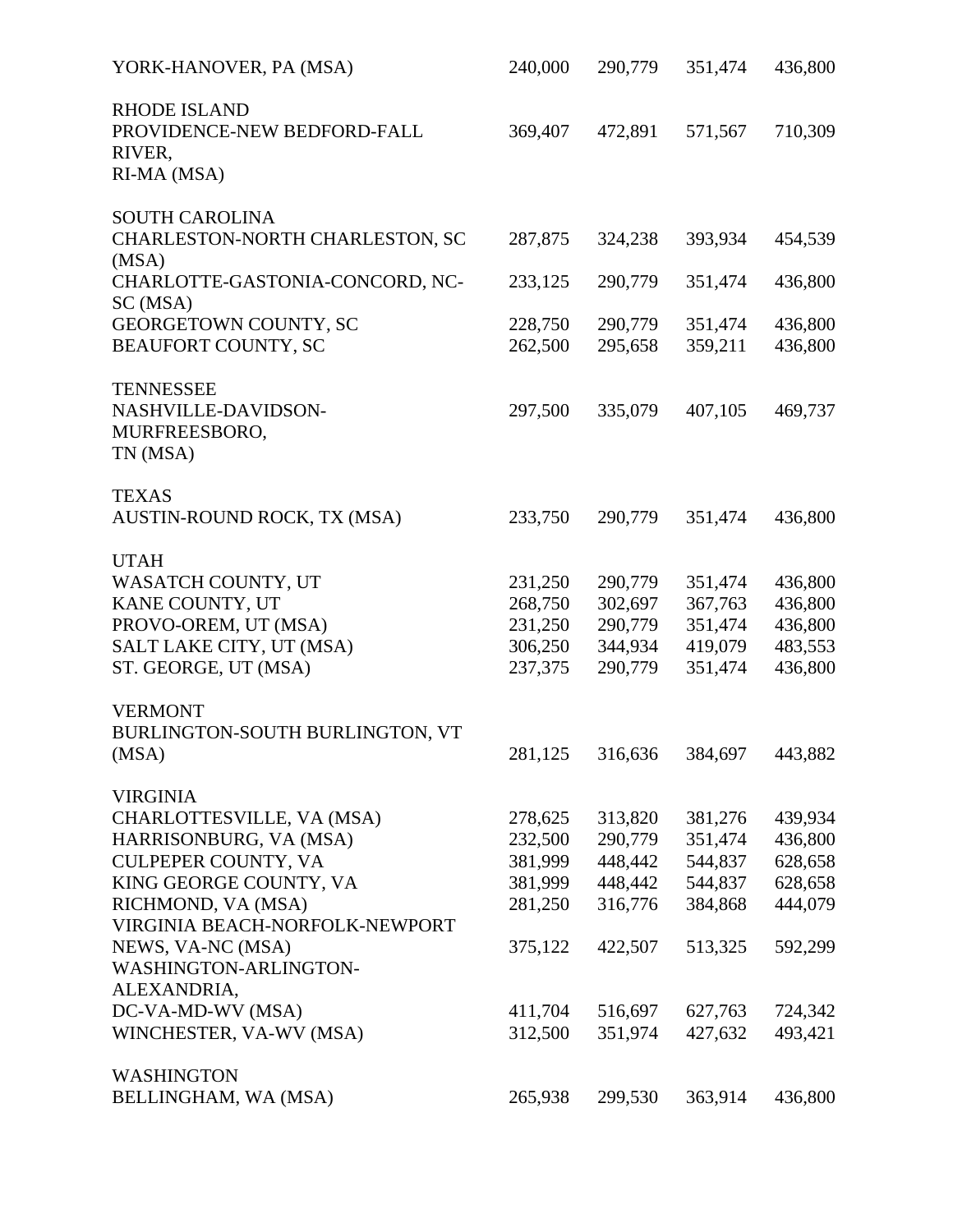| BREMERTON-SILVERDALE, WA            |         |         |         |         |
|-------------------------------------|---------|---------|---------|---------|
| (MSA)                               | 278,750 | 313,961 | 381,447 | 440,132 |
| MOUNT VERNON-ANACORTES, WA (MSA)    | 256,250 | 290,779 | 351,474 | 436,800 |
| JEFFERSON COUNTY, WA                | 236,250 | 290,779 | 351,474 | 436,800 |
| SAN JUAN COUNTY, WA                 | 381,999 | 479,934 | 583,092 | 672,829 |
| ISLAND COUNTY, WA                   | 366,842 | 413,179 | 502,039 | 579,276 |
| OLYMPIA, WA (MSA)                   | 243,625 | 290,779 | 351,474 | 436,800 |
| PORTLAND-VANCOUVER-BEAVERTON,       |         |         |         |         |
| OR-WA                               |         |         |         |         |
| (MSA)                               | 281,250 | 316,776 | 384,868 | 444,079 |
| SEATTLE-TACOMA-BELLEVUE, WA         |         |         |         |         |
| (MSA)                               | 379,868 | 427,851 | 519,820 | 599,792 |
|                                     |         |         |         |         |
| <b>WISCONSIN</b>                    |         |         |         |         |
| CHICAGO-NAPERVILLE-JOLIET, IL-IN-WI |         |         |         |         |
| (MSA)                               | 362,105 | 407,845 | 495,512 | 571,745 |
| MADISON, WI (MSA)                   | 267,368 | 301,141 | 365,872 | 436,800 |
| MILWAUKEE-WAUKESHA-WEST ALLIS,      |         |         |         |         |
| WI                                  |         |         |         |         |
| (MSA)                               | 256,316 | 290,779 | 351,474 | 436,800 |
| MINNEAPOLIS-ST. PAUL-BLOOMINGTON,   |         |         |         |         |
| MN-WI                               |         |         |         |         |
| (MSA)                               | 306,250 | 344,934 | 419,079 | 483,553 |
| RACINE, WI (MSA)                    | 242,500 | 290,779 | 351,474 | 436,800 |
| <b>WEST VIRGINIA</b>                |         |         |         |         |
|                                     |         |         |         |         |
| HAGERSTOWN-MARTINSBURG, MD-WV       |         |         |         |         |
| (MSA)                               | 355,000 | 399,842 | 485,789 | 560,526 |
| MORGANTOWN, WV (MSA)                | 228,125 | 290,779 | 351,474 | 436,800 |
| WASHINGTON-ARLINGTON-               |         |         |         |         |
| ALEXANDRIA,                         |         |         |         |         |
| DC-VA-MD-WV (MSA)                   | 411,704 | 516,697 | 627,763 | 724,342 |
| WINCHESTER, VA-WV (MSA)             | 312,500 | 351,974 | 427,632 | 493,421 |
| <b>WYOMING</b>                      |         |         |         |         |
| TETON COUNTY, WY                    | 369,407 | 438,453 | 532,699 | 614,653 |
|                                     |         |         |         |         |
| <b>GUAM</b>                         | 237,500 | 290,779 | 351,474 | 436,800 |
| <b>PUERTO RICO</b>                  |         |         |         |         |
| FAJARDO, PR (MSA)                   | 325,000 | 366,053 | 444,737 | 513,158 |
| SAN JUAN-CAGUAS-GUAYNABO, PR        |         |         |         |         |
| (MSA)                               | 325,000 | 366,053 | 444,737 | 513,158 |
|                                     |         |         |         |         |
| <b>VIRGIN ISLANDS</b>               |         |         |         |         |
| <b>ST. CROIX</b>                    | 287,500 | 323,816 | 393,421 | 453,947 |
| <b>ST. JOHN</b>                     | 246,447 | 290,779 | 351,474 | 436,800 |
| <b>ST. THOMAS</b>                   | 318,750 | 359,013 | 436,184 | 503,289 |
|                                     |         |         |         |         |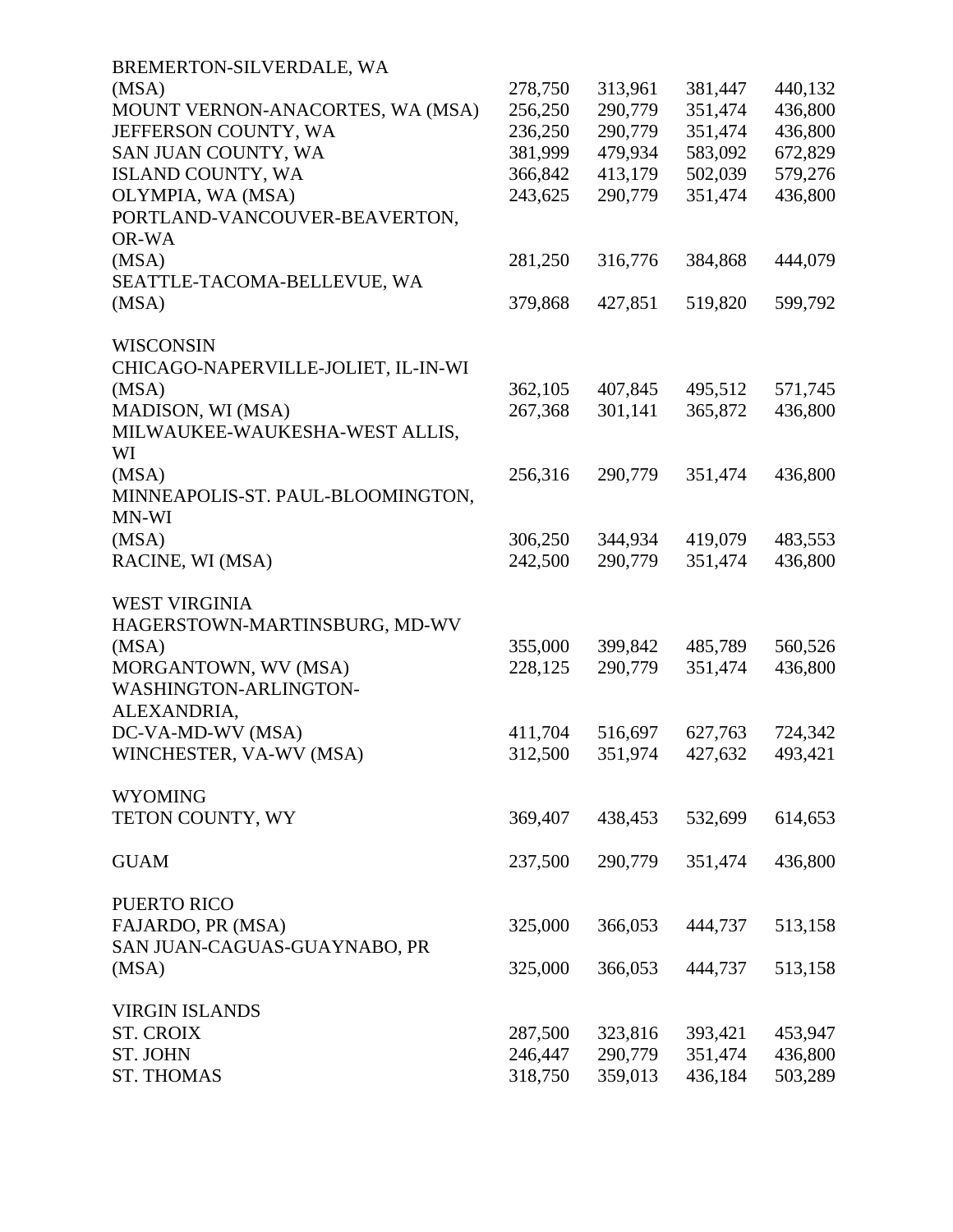.02 The nationwide average purchase price (for use in the housing cost/income ratio for new and existing residences) is \$ 238,200.

## SECTION 5. EFFECT ON OTHER DOCUMENTS

*Rev. Proc. 2004-18* is obsolete except as provided in section 6 of this revenue procedure.

#### SECTION 6. EFFECTIVE DATES

.01 Issuers may rely on this revenue procedure to determine average area purchase price safe harbors for commitments to provide financing or issue mortgage credit certificates that are made, or (if the purchase precedes the commitment) for residences that are purchased, in the period that begins on February 10, 2005, and ends on the date as of which the safe harbors contained in section 4.01 of this revenue procedure are rendered obsolete by a new revenue procedure.

.02 Notwithstanding section 5 of this revenue procedure, issuers may continue to rely on the average area purchase price safe harbors contained in *Rev. Proc. 2004-18*, with respect to bonds sold, or for mortgage credit certificates issued with respect to bond authority exchanged, before March 12, 2005, if the commitments to provide financing or issue mortgage credit certificates are made on or before April 11, 2005.

.03 Except as provided in section 6.04, issuers must use the nationwide average purchase price limitation contained in this revenue procedure for commitments to provide financing or issue mortgage credit certificates that are made, or (if the purchase precedes the commitment) for residences that are purchased, in the period that begins on February 10, 2005, and ends on the date when the nationwide average purchase price limitation is rendered obsolete by a new revenue procedure.

.04 Notwithstanding sections 5 and 6.03 of this revenue procedure, issuers may continue to rely on the nationwide average purchase price set forth in *Rev. Proc. 2004-18* with respect to bonds sold, or for mortgage credit certificates issued with respect to bond authority exchanged, before March 12, 2005, if the commitments to provide financing or issue mortgage credit certificates are made on or before April 11, 2005.

#### SECTION 7. PAPERWORK REDUCTION ACT

The collection of information contained in this revenue procedure has been reviewed and approved by the Office of Management and Budget in accordance with the Paperwork Reduction Act (*44 U.S.C. 3507*) under control number 1545-1877

An agency may not conduct or sponsor, and a person is not required to respond to, a collection of information unless the collection of information displays a valid OMB control number.

This revenue procedure contains a collection of information requirement in section 3.03. The purpose of the collection of information is to verify the applicable FHA loan limit that issuers of qualified mortgage bonds and qualified mortgage certificates have used to calculate the average area purchase price for a given metropolitan statistical area for purposes of *section 143(e)* and *25(c)*. The collection of information is required to obtain the benefit of using revisions to FHA loan limits to determine average area purchase prices. The likely respondents are state and local governments.

The estimated total annual reporting and/or recordkeeping burden is: 15 hours.